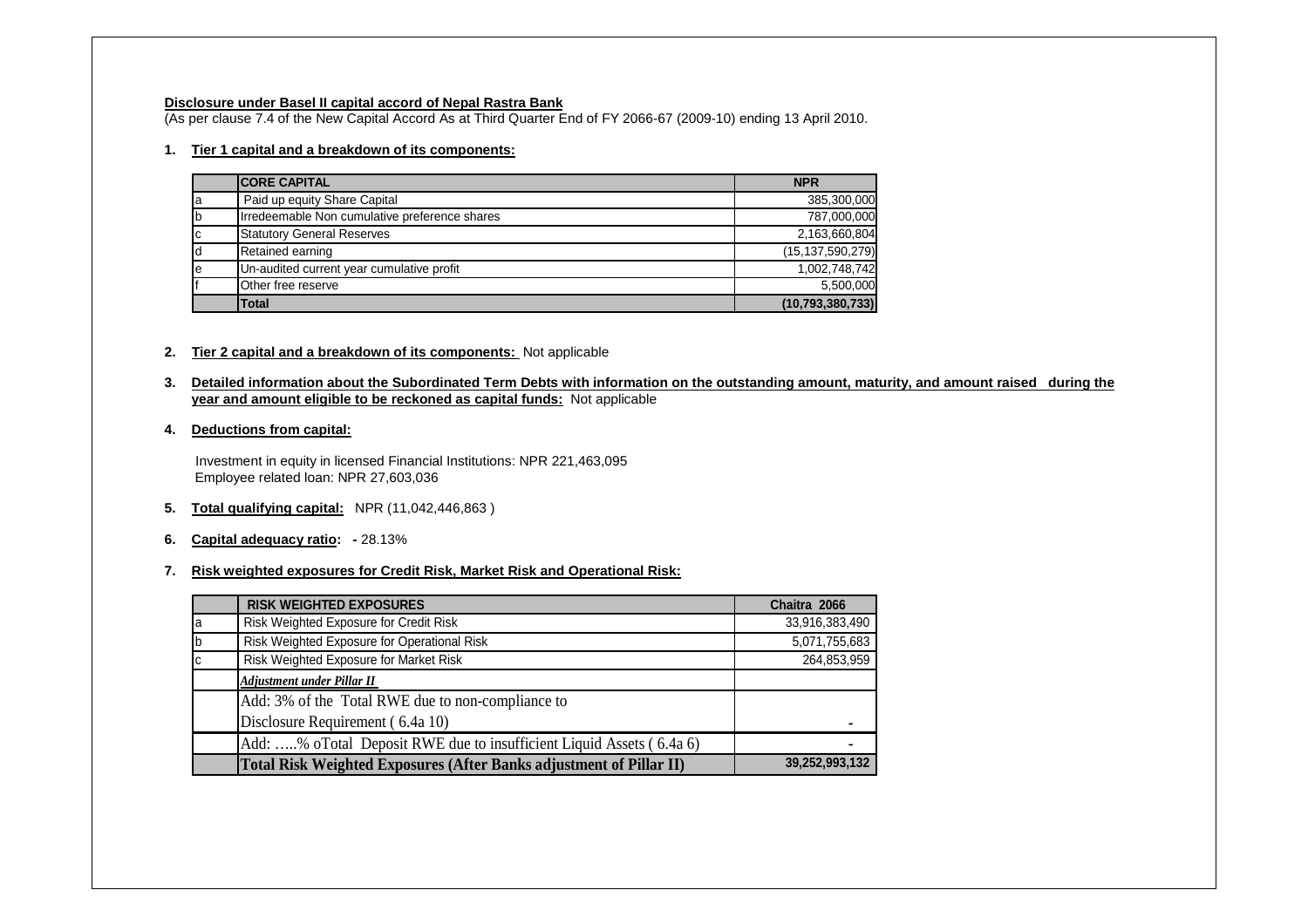# **8. Risk Weighted Exposures under each of 11 categories of Credit Risk:**

| No. | <b>Particulars</b>                        | <b>RWE</b>     |
|-----|-------------------------------------------|----------------|
|     | Claims on govt. and central Bank          |                |
|     | 2 Claims on other Official entities       | 1,959,203,239  |
|     | 3 Claims on Banks                         | 3,120,239,736  |
|     | Claims on corporate and securities firm   | 6,559,484,150  |
|     | 5 Claims on regulatory retail portfolio   | 8,783,625,922  |
|     | 6 Claim secured by residential properties | 1,808,594,854  |
|     | Claims secured by commercial real state   | 722,213,294    |
|     | 8 Past due Claims                         | 483,955,350    |
|     | 9 High risk claims                        | 2,728,009,099  |
|     | 10 Other Assets                           | 5,313,426,925  |
|     | 11 Off Balance sheet Items                | 2,437,630,920  |
|     | <b>Total</b>                              | 33,916,383,490 |

# **9. Total risk weighted exposure calculation table:**

| A. Balance Sheet Exposures                                               | <b>Book Value</b>        | <b>Specific</b><br><b>Provision</b> | <b>Eligible</b><br><b>CRM</b> | <b>Net Value</b> | <b>Risk</b><br>Weight | <b>Risk Weighted</b><br><b>Exposures</b> |
|--------------------------------------------------------------------------|--------------------------|-------------------------------------|-------------------------------|------------------|-----------------------|------------------------------------------|
|                                                                          |                          | b                                   | C                             | $d=a-b-c$        | e                     | $f = d^*e$                               |
| Cash Balance                                                             | 1,447,481,263            |                                     |                               | 1,447,481,263    | $0\%$                 |                                          |
| Balance with Nepal Rastra Bank (NRB)                                     | 7,226,034,231            |                                     |                               | 7,226,034,231    | 0%                    |                                          |
| Gold                                                                     |                          |                                     |                               |                  | 0%                    |                                          |
| Investments in Government of Nepal Bonds                                 | 9,406,208,345            | -                                   |                               | 9,406,208,345    | 0%                    |                                          |
| All Claims on Government of Nepal                                        | 3,960,935,096            | ۰                                   |                               | 3,960,935,096    | 0%                    |                                          |
| Investments in NRB Bonds                                                 | ٠                        | $\overline{\phantom{0}}$            |                               |                  | 0%                    |                                          |
| All Claims on Nepal Rastra Bank                                          | $\overline{\phantom{a}}$ | $\overline{\phantom{0}}$            |                               |                  | $0\%$                 |                                          |
| Claims on Foreign Government and Central Banks (ECA rating<br>$0-1)$     |                          |                                     |                               |                  | 0%                    |                                          |
| Claims on Foreign Government and Central Banks (ECA rating<br>2)         | ٠                        |                                     |                               |                  | 20%                   |                                          |
| Claims on Foreign Government and Central Banks (ECA rating               | ٠                        |                                     |                               |                  | 50%                   |                                          |
| Claims on Foreign Government and Central Banks (ECA rating<br>$4 - 6$    | ۰                        |                                     |                               |                  | 100%                  |                                          |
| Claims on Foreign Government and Central Banks (ECA rating               |                          |                                     |                               |                  | 150%                  |                                          |
| Claims on BIS, IMF, ECB, EC and Multilateral Development<br><b>Banks</b> |                          |                                     |                               |                  | 0%                    |                                          |
| Claims on Other Multilateral Development Banks                           | ۰                        | $\overline{\phantom{a}}$            |                               | ۰                | 100%                  |                                          |
| Claims on Public Sector Entities (ECA rating 0-1)                        | ۰                        |                                     |                               |                  | 20%                   |                                          |
| Claims on Public Sector Entities (ECA rating 2)                          | ٠                        |                                     |                               |                  | 50%                   |                                          |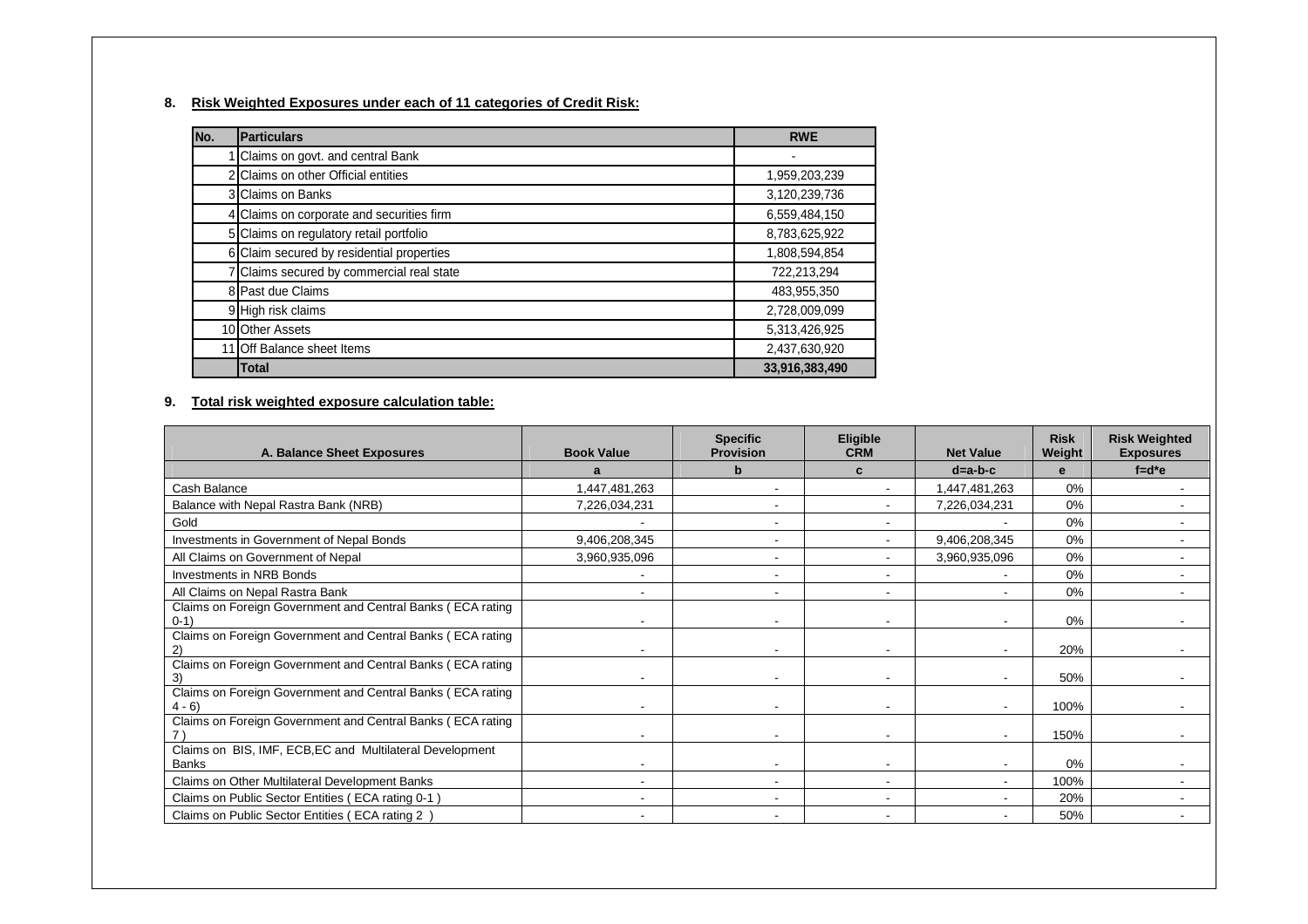| Claims on Public Sector Entities (ECA rating 3-6)                                                                         |                          |                          |                |                          | 100% |                |
|---------------------------------------------------------------------------------------------------------------------------|--------------------------|--------------------------|----------------|--------------------------|------|----------------|
| Claims on Public Sector Entities (ECA rating 7)                                                                           | 2.309.098.093            | 2.962.600                | 1.000.000.000  | 1,306,135,493            | 150% | 1,959,203,239  |
| Claims on Domestic Banks that fulfill Capital Adequacy                                                                    |                          |                          |                |                          |      |                |
| Requirement                                                                                                               | 2.078.482.500            |                          |                | 2.078.482.500            | 20%  | 415,696,500    |
| Claims on Domestic Banks that do not fulfill Capital Adequacy                                                             |                          |                          |                |                          | 100% |                |
| Requirement                                                                                                               | 83,119,406               | $\sim$                   |                | 83,119,406               | 20%  | 83,119,406     |
| Claims on Foreign Banks (ECA rating 0-1)                                                                                  | 1,488,652,927            |                          | $\blacksquare$ | 1,488,652,927            |      | 297,730,585    |
| Claims on Foreign Banks (ECA rating 2)                                                                                    | 3.517.505                |                          |                | 3.517.505                | 50%  | 1,758,752      |
| Claims on Foreign Banks (ECA rating 3-6)                                                                                  | 2,608,944,591            | 287,010,099              |                | 2,321,934,492            | 100% | 2,321,934,492  |
| Claims on Foreign Banks (ECA rating 7)                                                                                    |                          |                          |                |                          | 150% |                |
| Claims on Foreign Banks established in SAARC Region with<br>buffer capital of 1% over the regulatory requirement of their |                          |                          |                |                          |      |                |
| country                                                                                                                   |                          |                          |                |                          | 20%  |                |
| <b>Claims on Domestic Corporates</b>                                                                                      | 6.559.484.150            | $\blacksquare$           | $\blacksquare$ | 6,559,484,150            | 100% | 6,559,484,150  |
| Claims on Foreign Corporates (ECA rating 0-1)                                                                             |                          |                          |                |                          | 20%  |                |
| Claims on Foreign Corporates (ECA rating 2)                                                                               | $\overline{\phantom{a}}$ | $\overline{\phantom{a}}$ | $\blacksquare$ | $\overline{\phantom{a}}$ | 50%  |                |
| Claims on Foreign Corporates (ECA rating 3 -6)                                                                            |                          |                          |                |                          | 100% |                |
| Claims on Foreign Corporates (ECA rating 7)                                                                               |                          | $\overline{\phantom{a}}$ |                |                          | 150% |                |
| Regulatory Retail Portfolio (Not Overdue)                                                                                 | 16,662,711,074           |                          | 4,951,209,845  | 11,711,501,229           | 75%  | 8,783,625,922  |
| Regulatory Retail Portfolio Except for Granularity                                                                        |                          |                          |                |                          | 100% |                |
| <b>Claims Secured by Residential Properties</b>                                                                           | 3,014,324,757            | $\overline{\phantom{a}}$ | $\blacksquare$ | 3,014,324,757            | 60%  | 1,808,594,854  |
| Claims not fully Secured by Residential Properties                                                                        |                          |                          |                |                          | 150% |                |
| Claims Secured by Residential Properties (Overdue)                                                                        | 11.193.298               | 11,193,298               | $\blacksquare$ |                          | 100% |                |
| Claims Secured by Commercial Real Estate                                                                                  | 722,213,294              |                          |                | 722,213,294              | 100% | 722,213,294    |
| Past due Claims (Except for claims secured by Residetial                                                                  |                          |                          |                |                          |      |                |
| Properties)                                                                                                               | 4,938,126,291            | 4,615,489,391            |                | 322,636,900              | 150% | 483,955,350    |
| <b>High Risk Claims</b>                                                                                                   | 1,775,267,599            |                          |                | 1,775,267,599            | 150% | 2,662,901,399  |
| Investments in Shares and Capital Instruments of company                                                                  |                          |                          |                |                          |      |                |
| listed in Stock Exchange                                                                                                  | 23.335.700               |                          |                | 23,335,700               | 100% | 23,335,700     |
| Investments in Shares and Capital Instruments of company not                                                              |                          |                          |                |                          |      |                |
| listed in Stock Exchange                                                                                                  | 28.436.000               | 588.000                  |                | 27,848,000               | 150% | 41,772,000     |
| <b>Other Assets</b>                                                                                                       | 24,721,375,579           | 19,407,948,653           |                | 5,313,426,925            | 100% | 5,313,426,925  |
| <b>Total</b>                                                                                                              | 89,068,941,699           | 24,325,192,041           | 5.951.209.845  | 58,792,539,813           |      | 31,478,752,570 |

| <b>B. Off Balance Sheet Exposures</b>                                         | <b>Book Value</b>        | <b>Specific</b><br><b>Provision</b> | <b>Eligible</b><br><b>CRM</b> | <b>Net Value</b> | <b>Risk</b><br>Weight | <b>Risk Weighted</b><br><b>Exposure</b> |
|-------------------------------------------------------------------------------|--------------------------|-------------------------------------|-------------------------------|------------------|-----------------------|-----------------------------------------|
|                                                                               |                          |                                     |                               | $d=a-b-c$        | е                     | $f = d^*e$                              |
| <b>Revocable Commitments</b>                                                  |                          |                                     |                               |                  | 0%                    |                                         |
| <b>Bills Under Collection</b>                                                 | 568,385,825              | . .                                 |                               | 568,385,825      | 0%                    |                                         |
| Forward Exchange Contract Liabilities                                         | $\overline{\phantom{0}}$ | . .                                 |                               |                  | 10%                   |                                         |
| LC Commitments with Original Maturity Upto 6 months-<br>Domestic counterparty | 91,481,220               |                                     | 79,275,449                    | 12,205,771       | 20%                   | 2,441,154                               |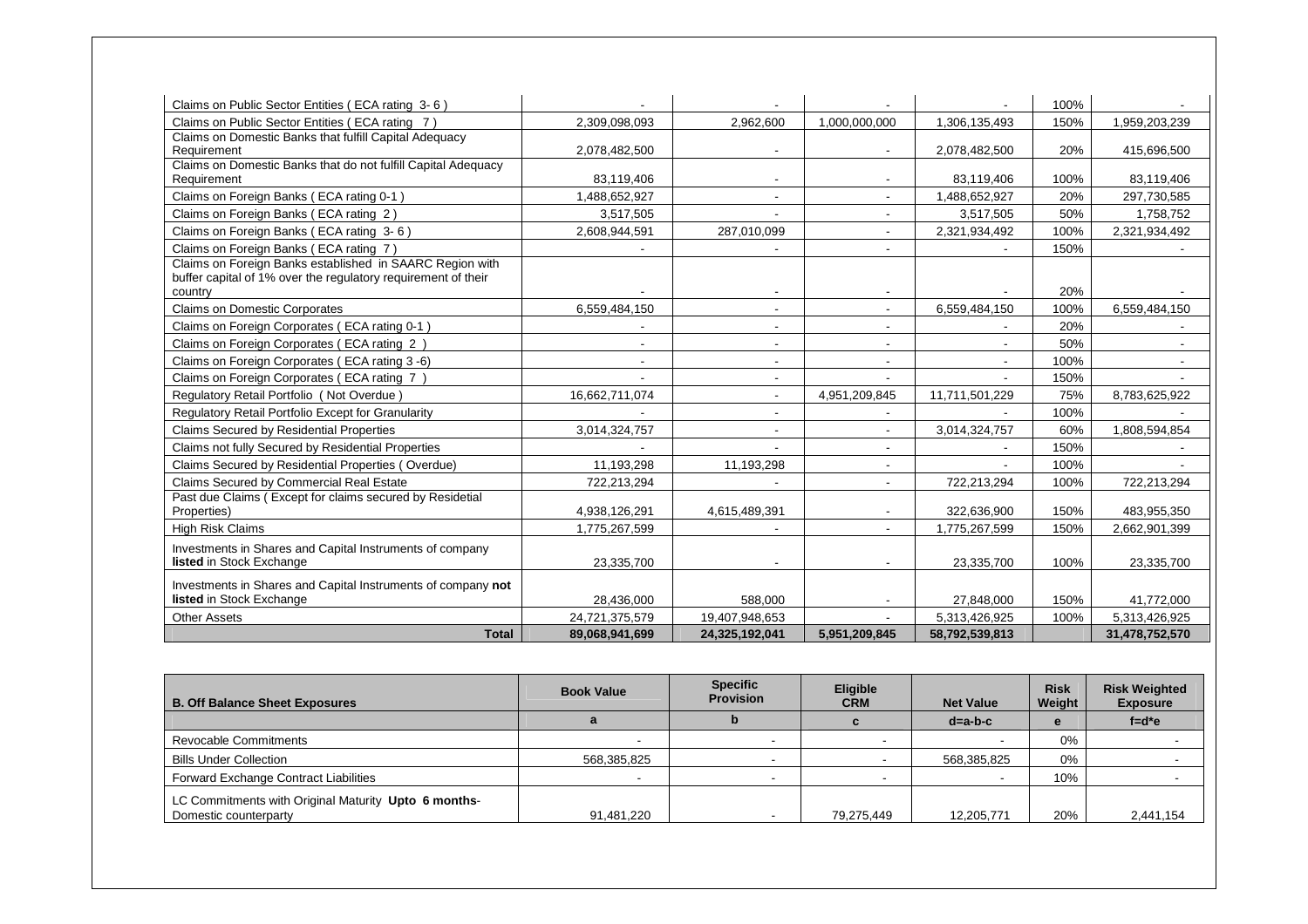| -Foreign Counterparty (ECA 0-1)                                                                                              |                          |                          |                          |                          | 20%  |                |
|------------------------------------------------------------------------------------------------------------------------------|--------------------------|--------------------------|--------------------------|--------------------------|------|----------------|
| -Foreign Counterparty (ECA 2)                                                                                                |                          |                          |                          | $\sim$                   | 50%  |                |
| -Foreign Counterparty (ECA 3-6)                                                                                              |                          |                          | $\overline{a}$           | ÷                        | 100% |                |
| -Foreign Counterparty (ECA 7)                                                                                                |                          |                          |                          |                          | 150% |                |
| LC Commitments with Original Maturity Over 6 months -<br>Domestic counterparty                                               | 754,669,697              |                          |                          | 754,669,697              | 50%  | 377,334,849    |
| -Foreign Counterparty (ECA 0-1)                                                                                              |                          |                          |                          |                          | 20%  |                |
| -Foreign Counterparty (ECA 2)                                                                                                |                          |                          |                          |                          | 50%  |                |
| -Foreign Counterparty (ECA 3 -6)                                                                                             |                          |                          |                          |                          | 100% |                |
| -Foreign Counterparty (ECA 7)                                                                                                | $\overline{\phantom{a}}$ | $\overline{\phantom{a}}$ | $\blacksquare$           | $\blacksquare$           | 150% |                |
| Bid Bod, Performance Bond and Counter Guarantee<br>- Domestic Counterparty                                                   | 1.086.344.043            | $\overline{\phantom{a}}$ | 74.877.123               | 1,011,466,921            | 50%  | 505.733.460    |
| -Foreign Counterparty (ECA 0-1)                                                                                              |                          | $\overline{\phantom{a}}$ | $\blacksquare$           | $\blacksquare$           | 20%  |                |
| -Foreign Counterparty (ECA 2)                                                                                                | $\blacksquare$           |                          | $\overline{\phantom{a}}$ | $\blacksquare$           | 50%  |                |
| -Foreign Counterparty (ECA 3 -6)                                                                                             | $\overline{\phantom{a}}$ | $\sim$                   | $\blacksquare$           | $\blacksquare$           | 100% |                |
| -Foreign Counterparty (ECA 7)                                                                                                | $\overline{\phantom{a}}$ | $\overline{\phantom{a}}$ | $\blacksquare$           | $\blacksquare$           | 150% |                |
| <b>Underwritting Commitments</b>                                                                                             |                          |                          |                          |                          | 50%  |                |
| Lending of Banks Securities or Posting of Securities as<br>Collateral                                                        | $\overline{\phantom{a}}$ | $\overline{\phantom{a}}$ | $\blacksquare$           | $\overline{\phantom{a}}$ | 100% |                |
| Repurchase agreements, assets sale with recourse                                                                             |                          | $\sim$                   | $\overline{\phantom{a}}$ |                          | 100% |                |
| <b>Advance Payment Guarantee</b>                                                                                             | 124,174,894              |                          |                          | 124,174,894              | 100% | 124,174,894    |
| <b>Financial Guarantee</b>                                                                                                   | 30,290,000               |                          |                          | 30,290,000               | 100% | 30,290,000     |
| Acceptances and Endorsements                                                                                                 |                          |                          |                          |                          | 100% |                |
| Unpaid Portion of Partly paid shares and securities                                                                          | $\overline{\phantom{a}}$ | $\overline{\phantom{a}}$ | $\blacksquare$           | $\overline{\phantom{a}}$ | 100% |                |
| Irrevocable Credit Commitments (short term)                                                                                  | $\overline{\phantom{a}}$ | $\overline{\phantom{a}}$ | $\overline{\phantom{a}}$ | $\overline{\phantom{a}}$ | 20%  |                |
| Irrevocable Credit Commitments (long term)                                                                                   | $\blacksquare$           | $\overline{\phantom{a}}$ | $\overline{\phantom{a}}$ | $\overline{\phantom{a}}$ | 50%  |                |
| Other Contingent Liabilities                                                                                                 | 1,397,656,563            | $\overline{\phantom{a}}$ | $\overline{\phantom{a}}$ | 1,397,656,563            | 100% | 1,397,656,563  |
| <b>Total</b>                                                                                                                 | 4,053,002,242            | $\blacksquare$           | 154, 152, 572            | 3,898,849,670            |      | 2,437,630,920  |
| Total RWE for Credit Risk (A) + (B)                                                                                          | 93,121,943,941           | 24,325,192,041           | 6,105,362,417            | 62,691,389,483           |      | 33,916,383,490 |
| <b>Adjustments under Pillar II</b><br>Add: 10 % of the Loan and Facilities in Excess of Single<br>Obligor<br>Limits (6.4a 3) |                          |                          |                          |                          |      |                |
| Add: 1% of the Contract (sale) value in case of sale of credit<br>(6.4a 4)<br>with recourse                                  |                          |                          |                          |                          |      |                |
| <b>Total RWE for Credit Risk (After Banks Adjustment for</b><br>Pillar II)                                                   | 93,121,943,941           | 24,325,192,041           | 6,105,362,417            | 62,691,389,483           |      | 33,916,383,490 |

**10. Amount of NPA: Gross**: NPR 4,365,855,681 **Net**: NPR 227,907,643

**11. NPA ratios: Gross**: 12.13% **Net**: 0.73%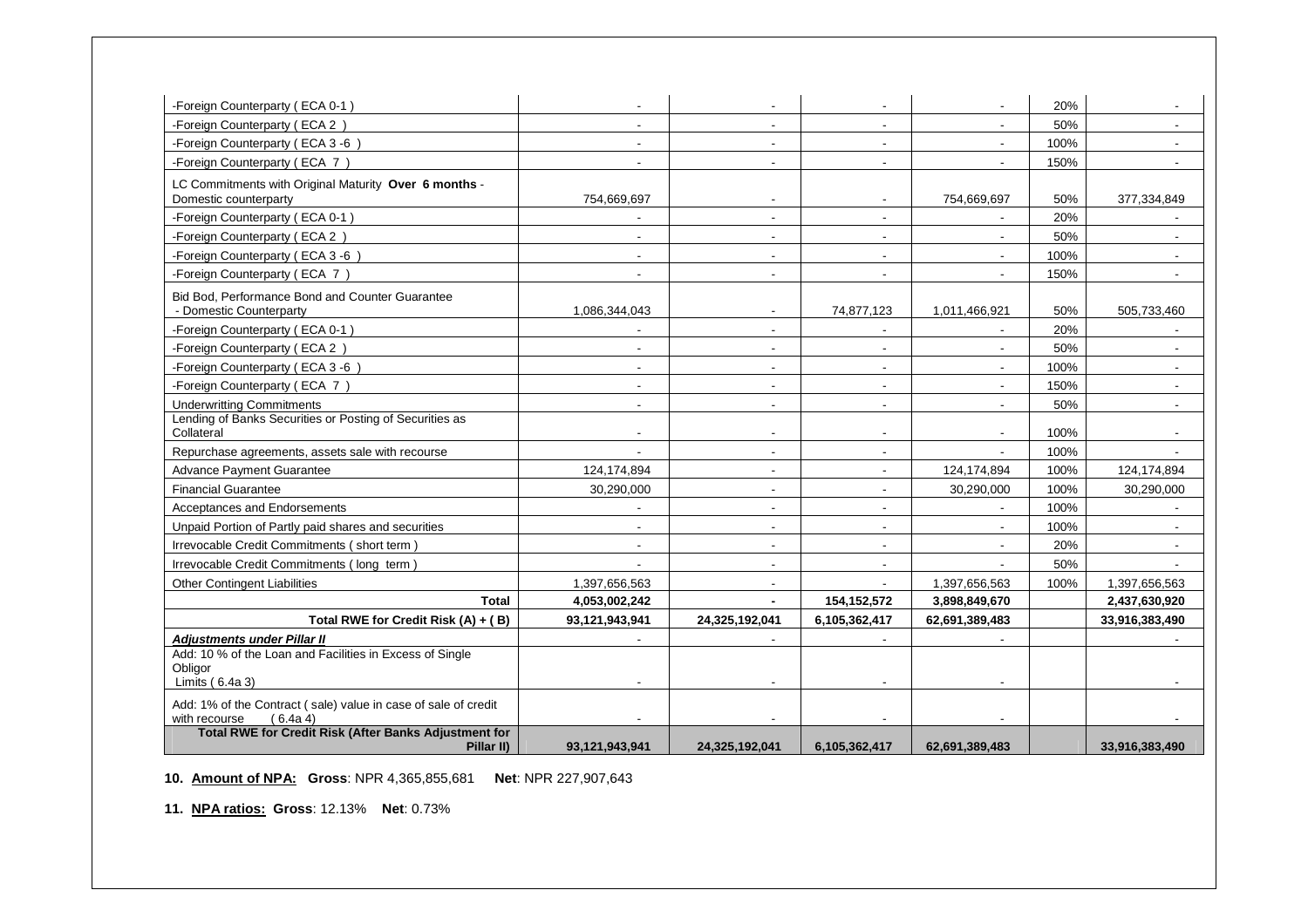## **12. Movement of NPA:**

|                               | Chaitra 2066  | <b>Poush 2066</b> | <b>Changes</b>  |  |
|-------------------------------|---------------|-------------------|-----------------|--|
| <b>Classification of Loan</b> | <b>Gross</b>  | <b>Gross</b>      |                 |  |
| <b>NPA</b>                    | 4,365,855,681 | 4,349,298,603     | 16,557,078      |  |
| Substandard loan              | 242,646,194   | 30,319,572        | 212,326,622     |  |
| Doubtful Loan                 | 168,338,487   | 242,564,825       | (74, 226, 338)  |  |
| Loss Loan                     | 3,954,871,000 | 4,076,414,206     | (121, 543, 205) |  |

#### **13. Write off of loans & Interest suspense:**

There is no loan write off during the quarter and interest suspense balance is NPR. 18,396,313,516

#### **14. Movement in Loan loss provisions and interest suspense:**

Decrease in Loan Loss Provision by NPR. 19,480,258 compared to second quarter of FY 2009/10. Increase in Interest Suspense by NPR. 403,722,693 compared to second quarter of FY 2009/10.

**15. Detail of additional Loan Loss provision:** NPR 454,047,907 (Excess loan loss provision above minimum as required by NRB directives)

#### **16. Segregation of investment portfolio into Held for trading, Held to maturity and Available for sale category:**

All the investments are classified as held to maturity category except holding in banks and financial Institution which are categorized as available for sale.

#### **17. Risk Management System:**

The Bank is fully owned by the Government of Nepal. It has submitted a new capital plan requiring capital adequacy to the government. The Board of Directors and the Management of the Bank are responsible for implementing and strengthening Risk Management Systems.

#### **Credit risk management system:**

- Director's Credit Committee, Central Credit Committee chaired by CEO, Credit Committee at Department level, Regional office Credit Committee, Branch office Credit Committee and Credit Chief are responsible at different level to identify and implement tools to mitigate credit risk.
- Credit is approved, disbursed, monitored and reviewed following credit approval, disbursement, monitoring and review procedures described in the "Credit Manual 2060" and internal circular issued by the management from time to time.
- Director's Credit Committee and Loan Recovery and Debt Restructuring Committee is responsible to identify large and problematic loans and to recovery write off of such loan.
- Credit concentration is monitored periodically and the bank bears a highly diverse credit portfolio with large number of borrowers.
- The responsibility for review of investment on half yearly basis has been vested to Internal Audit Department by the Treasury and Investment Manual of the Bank. The investment review report is submitted to Nepal Rastra Bank and Treasury Department by the Internal Audit Department on half yearly basis.